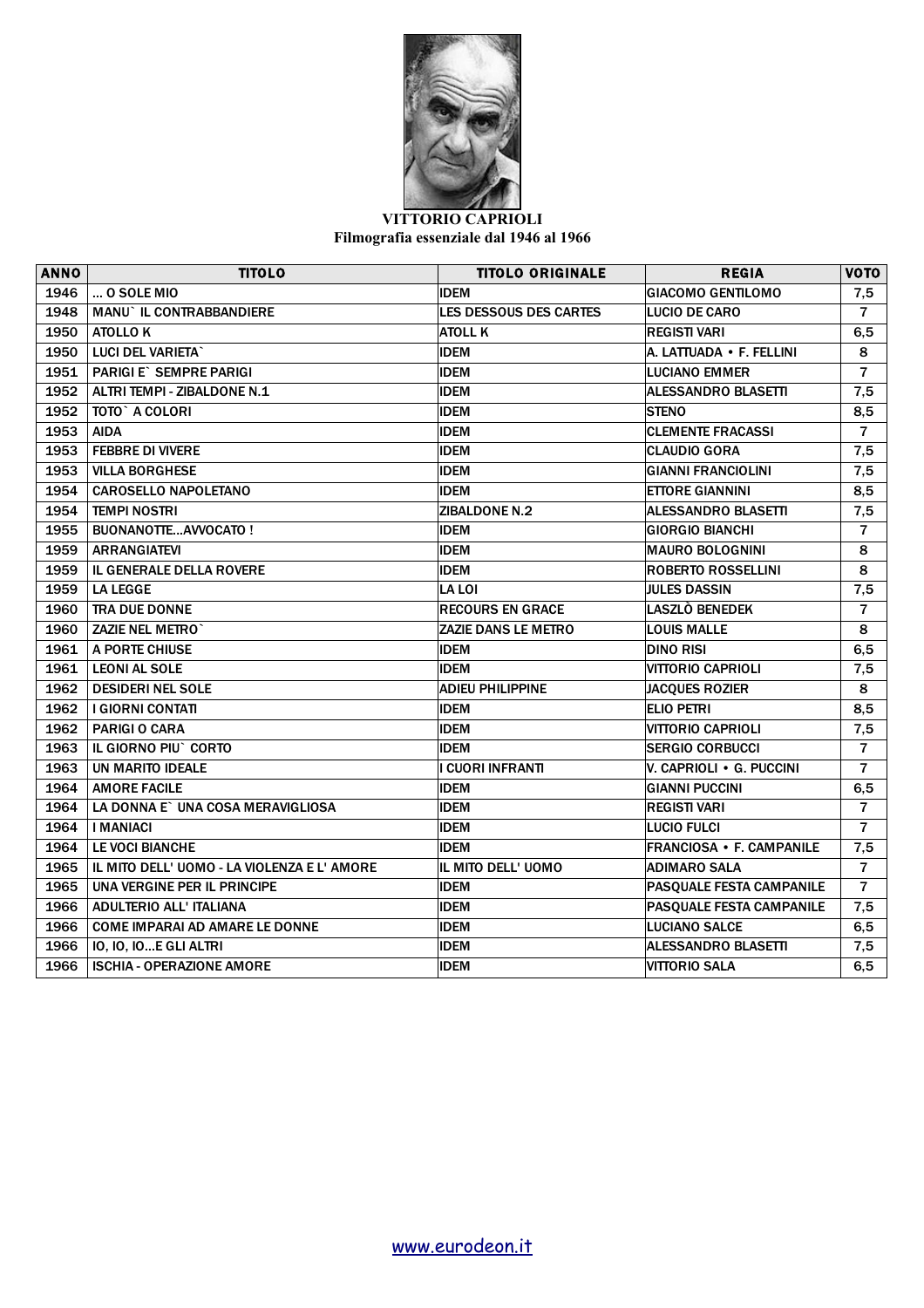

## **VITTORIO CAPRIOLI Filmografia essenziale dal 1967 al 1974**

| <b>ANNO</b> | <b>TITOLO</b>                                   | <b>TITOLO ORIGINALE</b>         | <b>REGIA</b>               | <b>VOTO</b>    |
|-------------|-------------------------------------------------|---------------------------------|----------------------------|----------------|
| 1967        | <b>ASSICURASI VERGINE</b>                       | <b>IDEM</b>                     | <b>GIORGIO BIANCHI</b>     | 6,5            |
| 1967        | <b>BERSAGLIO MOBILE</b>                         | <b>IDEM</b>                     | <b>SERGIO CORBUCCI</b>     | $\overline{7}$ |
| 1967        | <b>LE DOLCI SIGNORE</b>                         | <b>IDEM</b>                     | <b>LUIGI ZAMPA</b>         | $\overline{7}$ |
| 1967        | LA RAGAZZA DEL BERSAGLIERE                      | <b>IDEM</b>                     | <b>ALESSANDRO BLASETTI</b> | 7,5            |
| 1968        | IL MARITO E` MIO E L' AMMAZZO QUANDO MI PARE    | <b>IDEM</b>                     | PASQUALE FESTA CAMPANILE   | $\overline{7}$ |
| 1968        | <b>LA MATRIARCA</b>                             | <b>IDEM</b>                     | PASQUALE FESTA CAMPANILE   | $\overline{7}$ |
| 1970        | LE MANS - SCORCIATOIA PER L'INFERNO             | <b>IDEM</b>                     | <b>RICHARD KEAN</b>        | 6,5            |
| 1970        | <b>NEL GIORNO DEL SIGNORE</b>                   | <b>IDEM</b>                     | <b>BRUNO CORBUCCI</b>      | 6,5            |
| 1970        | <b>SPLENDORI E MISERIE DI MADAME ROYALE</b>     | <b>IDEM</b>                     | <b>VITTORIO CAPRIOLI</b>   | 8              |
| 1971        | L' AUTOMOBILE                                   | <b>IDEM</b>                     | <b>ALFREDO GIANNETTI</b>   | $\overline{7}$ |
| 1971        | ER PIU` - STORIA D' AMORE E DI COLTELLO         | <b>IDEM</b>                     | <b>SERGIO CORBUCCI</b>     | 8              |
| 1971        | QUANDO GLI UOMINI ARMARONO LA CLAVA E           | <b>IDEM</b>                     | <b>BRUNO CORBUCCI</b>      | 6,5            |
| 1971        | <b>ROMA BENE</b>                                | <b>IDEM</b>                     | <b>CARLO LIZZANI</b>       | 7,5            |
| 1971        | <b>TRASTEVERE</b>                               | <b>IDEM</b>                     | <b>FAUSTO TOZZI</b>        | 7,5            |
| 1972        | ANCHE SE VOLESSI LAVORARE CHE FACCIO ?          | <b>IDEM</b>                     | <b>FLAVIO MOGHERINI</b>    | 7,5            |
| 1972        | <b>CREPA PADRONE, TUTTO VA BENE</b>             | <b>TOUT VA BIEN</b>             | J. L. GODARD • J. P. GORIN | 7,5            |
| 1972        | <b>ETTORE LO FUSTO</b>                          | <b>IDEM</b>                     | <b>ENZO G. CASTELLARI</b>  | $\overline{7}$ |
| 1972        | POPPEA, UNA PROSTITUTA AL SERVIZIO DELL' IMPERO | <b>IDEM</b>                     | <b>ALFONSO BRESCIA</b>     | 5              |
| 1972        | QUANDO LE DONNE SI CHIAMAVANO MADONNE           | <b>IDEM</b>                     | <b>ALDO GRIMALDI</b>       | 6,5            |
| 1973        | <b>IL BOSS</b>                                  | <b>IDEM</b>                     | <b>FERNANDO DI LEO</b>     | 7,5            |
| 1973        | <b>LA COLONNA INFAME</b>                        | <b>IDEM</b>                     | <b>NELO RISI</b>           | 7,5            |
| 1973        | <b>COME SI DISTRUGGE LA REPUTAZIONE</b>         | LE MAGNIFIQUE                   | <b>PHILIPPE DE BROCA</b>   | 7,5            |
| 1973        | <b>UNA GIORNATA SPESA BENE</b>                  | <b>UNE JOURNEE BIEN REMPLIE</b> | <b>JEAN L. TRINTIGNANT</b> | 7,5            |
| 1973        | GIOVANNONA COSCIALUNGA - DISONORATA CON         | <b>IDEM</b>                     | <b>SERGIO MARTINO</b>      | 6, 5           |
| 1973        | <b>IO E LUI</b>                                 | <b>IDEM</b>                     | <b>LUCIANO SALCE</b>       | 6, 5           |
| 1973        | PAOLO IL CALDO                                  | <b>IDEM</b>                     | <b>MARCO VICARIO</b>       | 7,5            |
| 1974        | CI SON DENTRO FINO AL COLLO                     | LA MOUTARDE ME MONTE            | <b>CLAUDE ZIDI</b>         | $\overline{7}$ |
| 1974        | DI MAMMA NON CE N' E` UNA SOLA                  | <b>IDEM</b>                     | <b>ALFREDO GIANNETTI</b>   | $\overline{7}$ |
| 1974        | L' EROTOMANE                                    | <b>IDEM</b>                     | <b>MARCO VICARIO</b>       | 6,5            |
| 1974        | <b>LA GOVERNANTE</b>                            | <b>IDEM</b>                     | <b>GIANNI GRIMALDI</b>     | $\overline{7}$ |
| 1974        | <b>INNOCENZA E TURBAMENTO</b>                   | <b>IDEM</b>                     | <b>MASSIMO DALLAMANO</b>   | 6              |
| 1974        | IL POLIZIOTTO E` MARCIO                         | <b>IDEM</b>                     | <b>FERNANDO DI LEO</b>     | 6,5            |